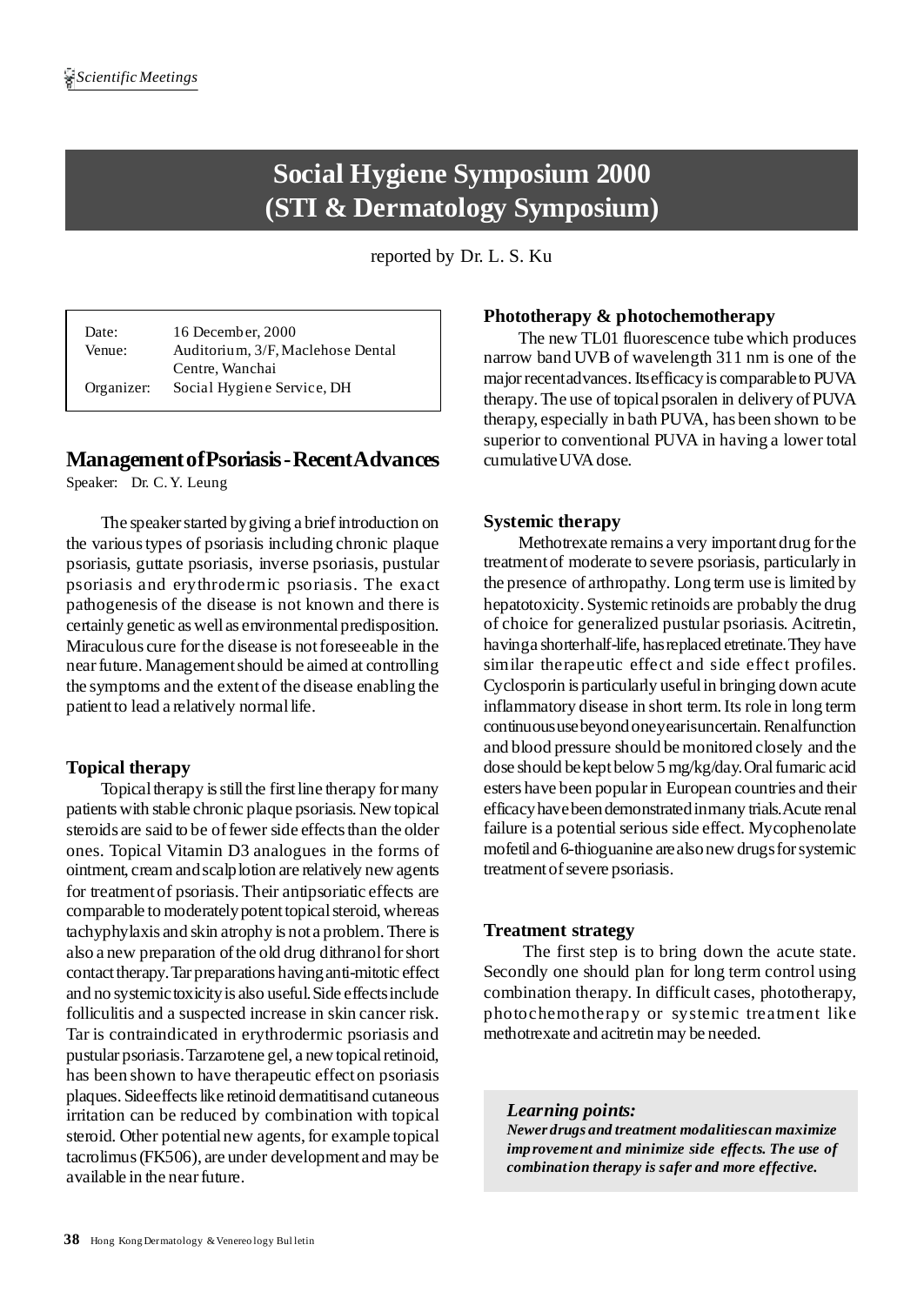# **Prescrip tions and Ther apies in Dermatology -An Update**

Speaker: Dr. W.Y. M. Tang

Some dermatological conditions often run a remitting and relapsing course.While drug treatmentis often not curative, removal or avoidance of predisposing or aggravating factors areoften very rewarding. Health educationand counselingshould,thus, gohand-in-hand with pharmaceutical treatments.

#### **Health education**

#### *The sun and skin*

Ultraviolet radiation is now known to accelerate skin aging, predispose to eye disease, for example, cataract,affectimmuneregulation andplay animportant role in cutaneous malignancies. Avoidance of sun exposure, protective clothing and proper use of sunscreens is usefulin reducing these adverse effects. Sunscreens can be divided into physical and chemical agents.The formerincludes zinc oxide,microfine zinc oxide and titanium oxide. They can block a wider spectrumofUVR.The chemicalsunscreens areodorless and colorless. Their spectrum of protection is also narrowerthan the physical sunscreens.Broadbrimhat andlong sleeve shirts aremore economicaland effective physical measures to protect against the sun.

#### *Alcohol and skin*

Alcohol not only affects immunity by impairing neutrophils and T cells function, and later MHC antigen expression in the skin, it also alters cutaneous vasculature. Alcoholics are more prone to cutaneous infections, psoriasis and rosacea.Alcohol can provoke psoriasisby twopatterns, namelythe hyperkeratotictype and the inflamed with minimal scaling type. Other dermatological conditions affected by alcohol are porphyria cutanea tarda, acne, discoid eczema and pellagra.

#### *Smoking and skin*

The harmful effects of cigarette smoking on skin have been under-recognized. Smoking has adverse effects on atopic eczema, hidradenitis suppurativa, chronic palmoplantar eczema, cutaneous lupus erythematous, flap survival and psoriasis. Genital warts in smokers response less well to podophyllin treatment compared to non-smokers. Cigarette smoking is also associated with skin aging.

#### *Food and food allergy in dermatology*

A recent study on a group of atopic dermatitis children showed that although about 20%of themhad clinically relevant food allergy, majority of themonly had one or two offending food items. Blind food restriction canthus be harmful and should notbe carried out without ample clinical evidence.The gold standard to diagnosefood allergyisthefood challengetest, which is notwidely available.

# **Topical therapy**

#### *Drug compounding*

Drugcompounding involvesmixing oftwo ormore topical medicaments in order to achieve a desirable clinical efficacy atlow costs.It fills the gap caused by the absence of a commercially available drug.They are tailor-made with the concentrations of individual ingredients altered. A good understanding on the individual drug ingredients and the clinical condition concerned is essential.

#### *Steroid allergy*

Thisrefers to an allergy to the steroid ingredient and excludes the components such as the base material, vehicle or additives. Thisshould be suspected when an allergic skin condition failed to improve with repeated steroid application.According to cross sensitivity, this can be classified into four groups, namely the hydrocortisone group, the triamcinolone acetonide group,thebetamethasonegroup andthehydrocortisone-17 butyrate group. A patient allergic to a topical steroid may also be allergic to another steroid of the same group, although cross sensitivity is also possible. The newer generation orsoftsteroid might be less sensitizing.

#### **Office procedures**

#### *Electrotherapy*

Two main forms of electrotherapy are currently used in Lek Yuen Social Hygiene clinic, namely transcutaneous electricalnervestimulation (TENS) and tap wateriontophoresis (TWI).TENShas been used for postherpetic neuralgia, livedo vasculopathy and Raynaud's phenomenon and some pruritic skin conditions. The therapeutic mechanism of TENS is explained by the gate control theory.A recent published study by Chan et al on nine patients, who failed topical aluminum chloride, using TWI for palmoplantar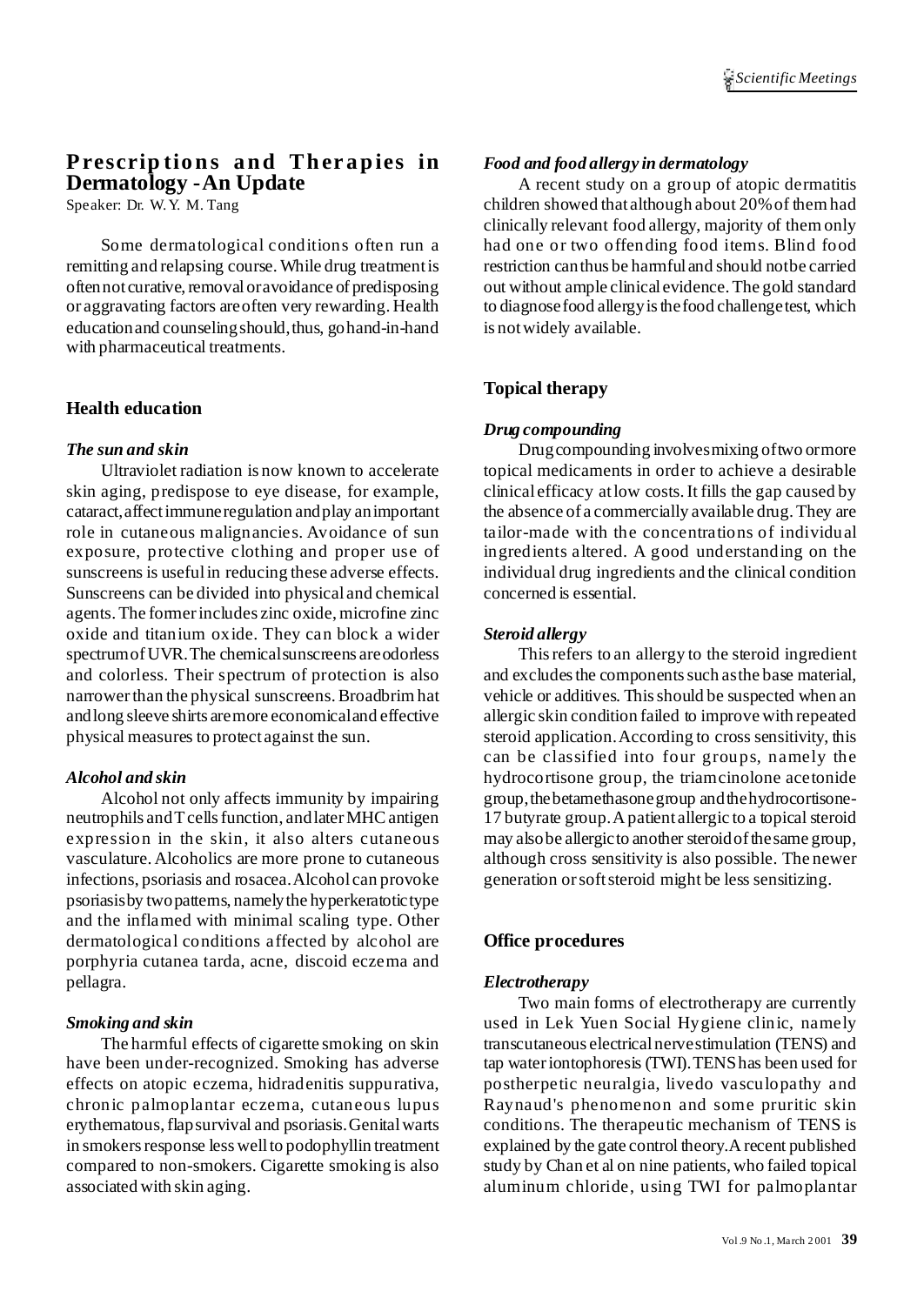hyperhidrosis had 51% sweatoutputreduction after six weeks of treatment without significant side effects.

#### *Shave excision*

Some benign cutaneous conditions like seborrheic keratosis, warts and pyogenic granuloma can be amenable to shave excision in selected cases. Suturing is not required and a better aesthetic effect can be achieved. A BP handle with a No.11 blade or a razor with orwithout a Castroviejo holder can be used.

#### *Dermabrasion*

Dermabrasion is useful in both cosmetic and noncosmetic dermatologicalconditions, forexample lichen amyloidosis. A good practicalknowledge of different anatomic levels(depths) ofthe skin isneeded. Adequate analgesia is necessary and pigmentary change is a possible side effect. So far the speaker has not encountered post-operative scarring orinfection.

*Learning points: Health education and counseling should go handin-hand with pharmaceutical treatments.*

# **Management of Atopic Dermatitis**

Speaker: Dr. H. H. F. Ho

Asystematic approachto themanagementofatopic dermatitis with treatment tailored to the severity of the disease and the patient's individual need allows the optimal control of atopic dermatitis. This involves assessment, staging, treatmentand reassessment, again and again.The optimal eczema controlis based on the proper use of emollient, topicalsteroid and to a lesser extent oral antihistamine and antibiotics. Patient education is fundamental to allthese modalities.This involves four ''r''s, namely reassurance, realistic, rehearsing and revise.

Skin care includes the management of xerotic skin and the removal of irritants. Emollients should be applied thinly and frequently rather than thickly and occasionally. Itisimportantto findthe kind of emollients that the patient is most willing to use.Irritants should be removedby avoidance ofwoolen clothing and soap, protection from extreme of temperature and excessive sunlight.

Topical steroids are the most important medication in the management of atopic dermatitis. Newer generations of topical steroids are less atrophogenic and have less risk of systemic absorption.

Antihistamines are used for their sedating effects in order to break the itch-scratch cycle. Paradoxical stimulating effect may be seen in some children. Minimally sedating antihistamines are also available. Although they have the benefitofreduced sedation, the effectiveness of improving atopic dermatitis is also compromised. Antibiotics are indicated if there is evidence of infection. Colonization by bacteria like staphylococcus contribute to dermatitis bysuperantigen effect. Hence antibiotic may also be helpful in exacerbations even when there are no evidence of infection.

For unresponsive patients, wet-wrap will usually be effective and is particularly usefulin extensive dry lichenified disease.Itisa veryfast actinghighly effective procedure, inexpensive andrelatively free fromsevere side effects. Highly motivated patient and parents with a dedicated teamof health care workers is important.

Narrow band UVB and high-dose UVA1 are newer modalities of phototherapy. While allergy plays a definite role, allergy managementagainst food and nonfood allergens is very difficult to enforce. If dietary restriction isto be considered, help frompaediatricians and dietitians experienced in atopic dermatitis should be seek. A short hospital stay will be beneficial if the disease is getting outof control.

Third line medications like cyclosporin A microemulsion, systemic steroid, intravenous immunoglobulin, interferon-gamma, topical FK506, SDZ981, mycophenolate may be employed for patients with exceptionally severe atopic dermatitis. Before using these agents, it is necessary to make sure that the diagnosis of atopic dermatitis is correct, that conventional treatments have been appropriately carried out and that the elements ofinfections and contactdermatitis have beeneliminated.

#### *Learning points:*

*Most patients withatopic dermatitis can be controlled with simple first-line measures. A multi-disciplinary approach is necessary and the cooperation between patients andhealth-care workersis important.*